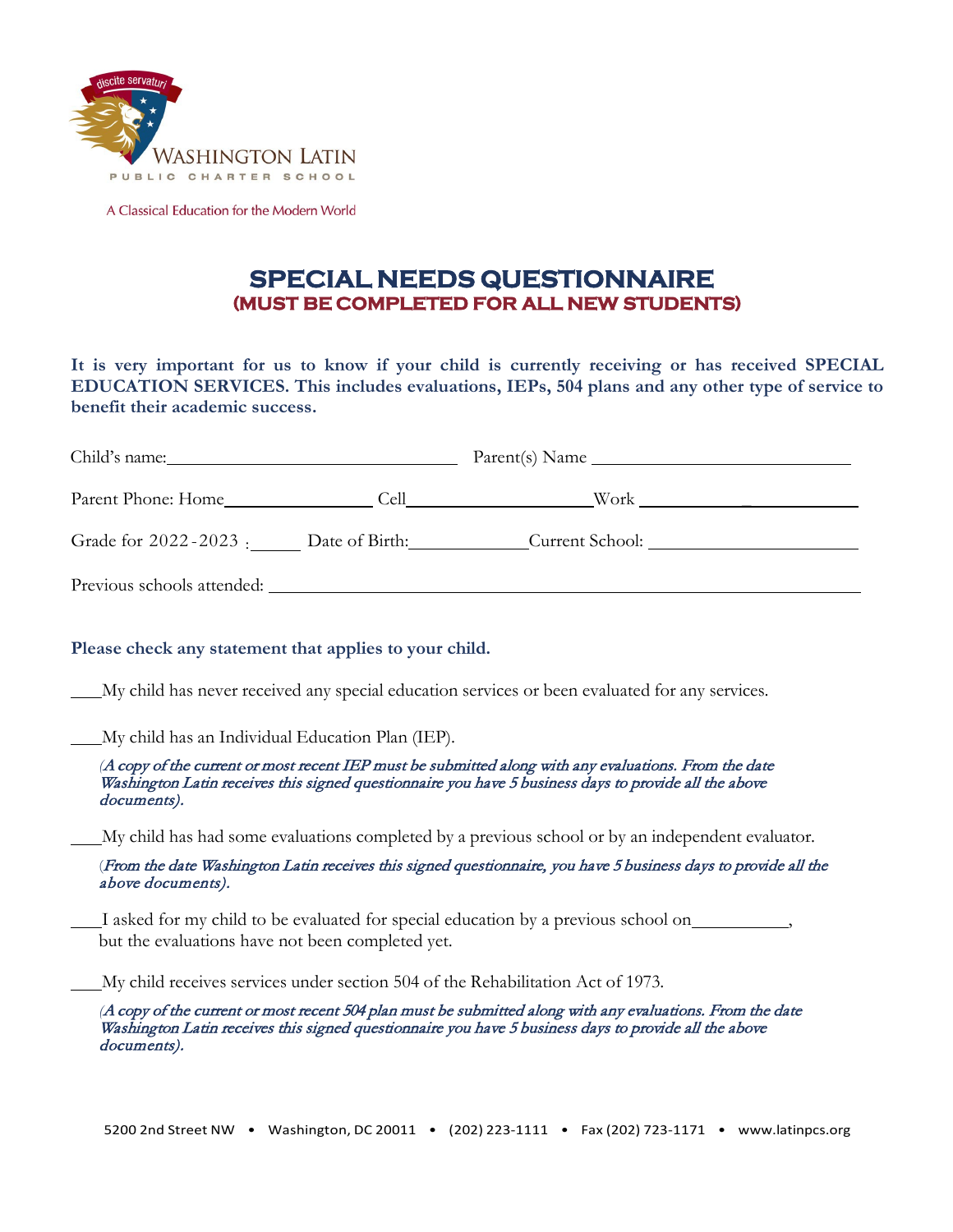My child is part of the DC Medicaid Program.

Medicaid Carrier Number Number Number

*(*From the date Washington Latin receives this signed questionnaire, you have 5 business days to provide all the above documents).

The information I have given is correct to the best of my knowledge. I understand that it is my responsibility to obtain any necessary *paperwork and submit them to Washington Latin within 5 business days from the date the school receives this signed questionnaire.*

Parent or Guardian (print name)

Parent or Guardian Signature

Date: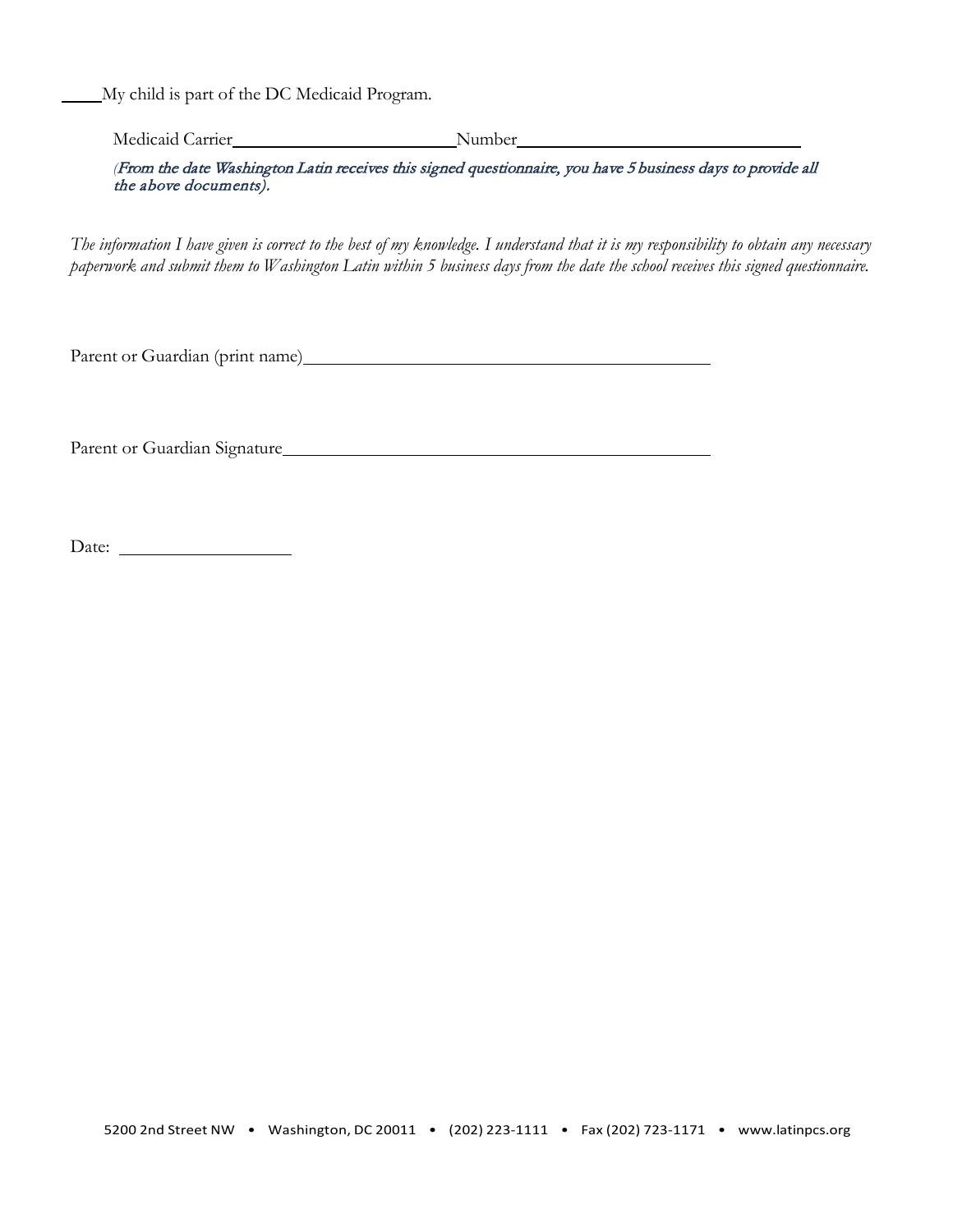

A Classical Education for the Modern World

## **CUESTIONARIO DE NECESIDADES ESPECIALES**

(FAVOR DE COMPLETAR PARA TODOS LOS ESTUDIANTES NUEVOS)

**Es muy importante para nosotros saber si su hijo actualmente recibe o ha recibido SERVICIOS DE EDUCACIÓN ESPECIAL. Esto incluye evaluaciones, IEP, planes 504 y cualquier otro tipo de servicio para beneficiar su éxito académico.**

| Teléfono de los padres: Maria Maria Maria Maria Maria Maria Maria Maria Maria Maria Maria Maria Maria Maria Ma |      |         |         |  |  |  |
|----------------------------------------------------------------------------------------------------------------|------|---------|---------|--|--|--|
| Este número es cual tipo de teléfono?                                                                          | Casa | Celular | Trabajo |  |  |  |
|                                                                                                                |      |         |         |  |  |  |
|                                                                                                                |      |         |         |  |  |  |
|                                                                                                                |      |         |         |  |  |  |

Escuelas anteriores a las que asistió: